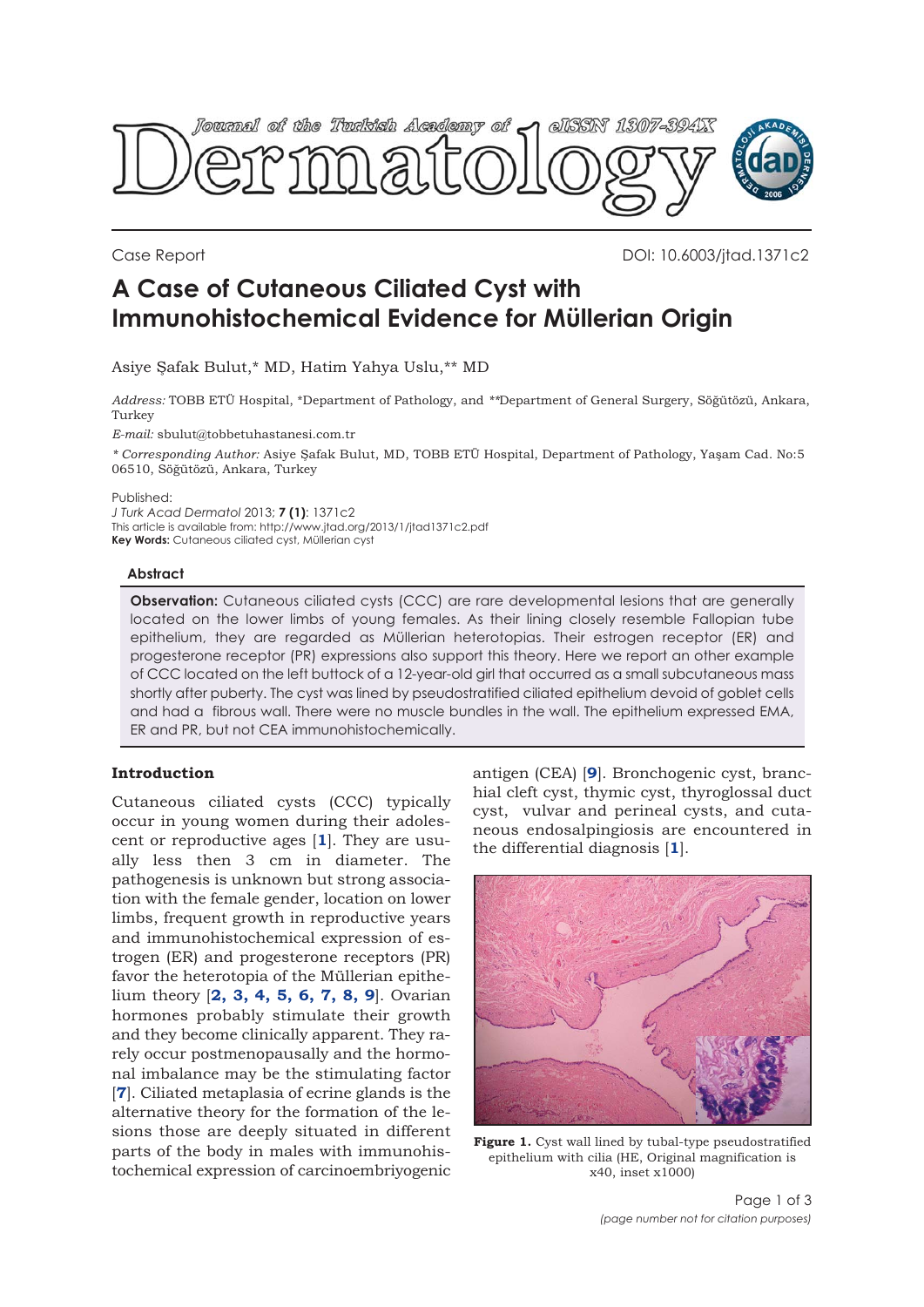*J Turk Acad Dermato*l 2013; **7(1)**: 1371c2. http://www.jtad.org/2013/1/jtad1371c2.pdf



**Figure 2.** Positive nuclear immunostaining with PR (x400).





**Figure 3.** Positive nuclear immunostaining with ER (x400)



**Figure 4.** Positive immunostaining with EMA (x400) **Figure 5.** No immunohistochemical CEA expression (x400)

### **Case Report**

A 12-year-old female presented with a mass in the left buttock skin. She recognised it in the past one week. On physical examination, it was non-tender and 2-3 cm in diameter. Her medical history was unremarkable except for an urinary infection and allergic symptomes. She had his first menstruation three months ago. The cyst was completely removed under local anaesthesia. Pathological examination revealed a uniloculated cyst containing colourless serous fluid with a diameter of 1 cm. The inner surface of the cyst was smooth. On microscopic examination the cyst was lined by cubic or pseudostratified columnar epithelium with cilia (**[Figure 1](#page-0-0)**). It had a fibrous wall. There were no goblet cells, mucous glands, inflammatory infiltrate or smooth muscle. By immunohistochemistry, the epithelium showed positive staining with ER, PR and EMA (**Figure 2, 3, 4**). It was not

stained with CEA (**Figure 5**). The follow-up is uneventful for 2.5 years.

## **Discussion**

Cysts are usually classified on the basis of their pathogenesis. In the skin, most of them are derived from the dermal appendages as retention cysts. The developmental ones, which result from the persistence of vestigial remnants, are much less common [**[1](#page-2-0)**].

The most common appendageal cysts are epidermal and trichilemmal cysts which are lined by squamous epithelium. The term 'cutaneous ciliated cyst' has been applied to the developmental cysts, but different names have been given according to their topographic localisation. Bronchogenic cysts, cutaneous ciliated cyst of the lower limbs, branchial, thyroglossal and thymic cysts, and cutaneous endosalpin